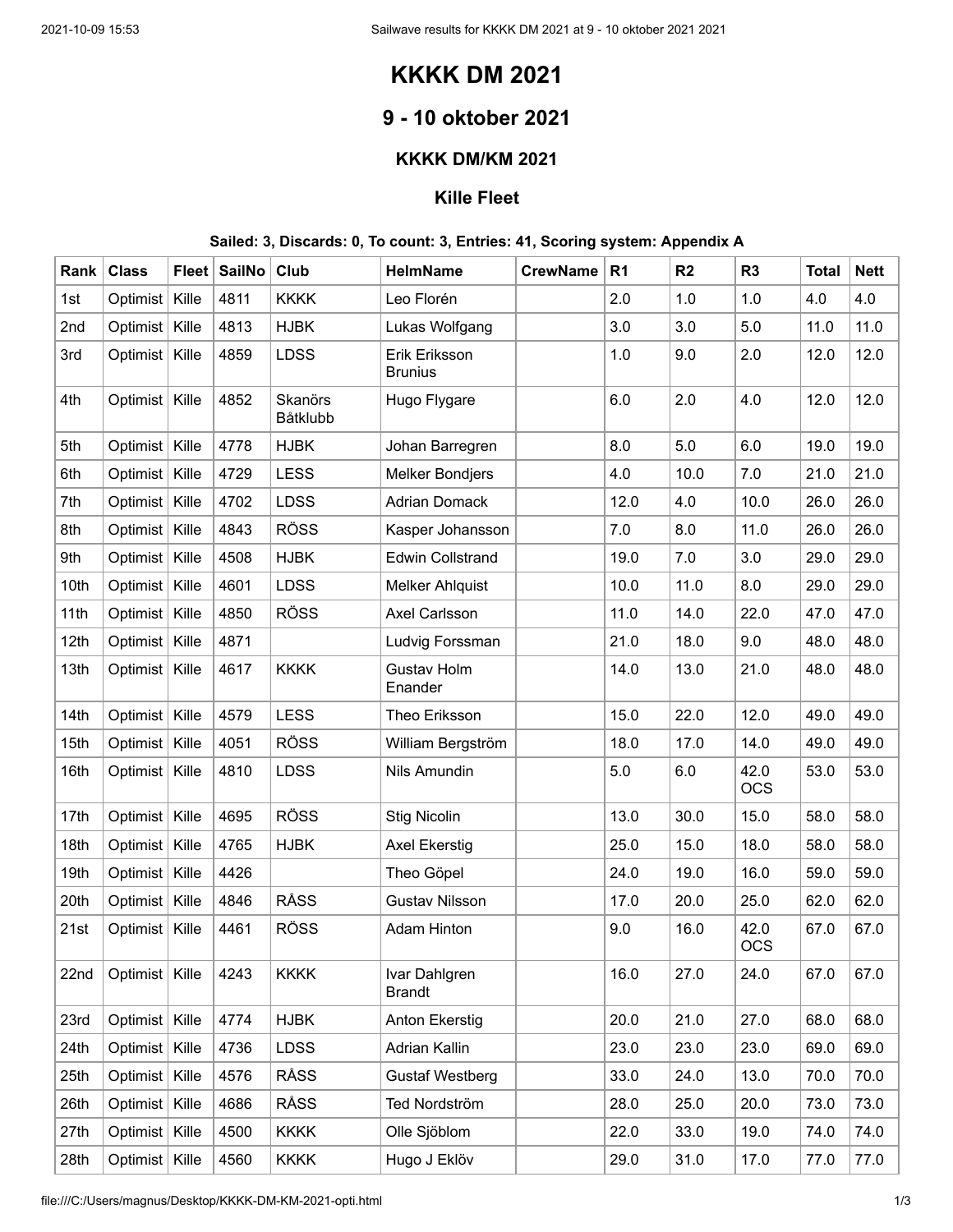2021-10-09 15:53 Sailwave results for KKKK DM 2021 at 9 - 10 oktober 2021 2021

| Rank | <b>Class</b> | <b>Fleet</b> | <b>SailNo</b> | Club        | <b>HelmName</b>     | <b>CrewName</b> | R <sub>1</sub>     | R <sub>2</sub>     | R <sub>3</sub>     | <b>Total</b> | <b>Nett</b> |
|------|--------------|--------------|---------------|-------------|---------------------|-----------------|--------------------|--------------------|--------------------|--------------|-------------|
| 29th | Optimist     | Kille        | 4             | <b>KKKK</b> | Henry Lindgren      |                 | 26.0               | 28.0               | 26.0               | 80.0         | 80.0        |
| 30th | Optimist     | Kille        | 4823          | <b>RÖSS</b> | Malte Carlen        |                 | 27.0               | 29.0               | 28.0               | 84.0         | 84.0        |
| 31st | Optimist     | Kille        | 4507          | <b>KKKK</b> | Max Ottosson        |                 | 35.0               | 26.0               | 30.0               | 91.0         | 91.0        |
| 32nd | Optimist     | Kille        | 4770          | <b>HJBK</b> | Viktor Sigurdsson   |                 | 32.0               | 32.0               | 29.0               | 93.0         | 93.0        |
| 33rd | Optimist     | Kille        | 4677          | <b>LDSS</b> | Joachim Petré       |                 | 42.0<br><b>OCS</b> | 12.0               | 42.0<br><b>OCS</b> | 96.0         | 96.0        |
| 34th | Optimist     | Kille        | 456           | <b>KKKK</b> | Felix Boyd          |                 | 34.0               | 34.0               | 33.0               | 101.0        | 101.0       |
| 35th | Optimist     | Kille        | 4722          | <b>RÖSS</b> | Amir Tahrodi        |                 | 30.0               | 40.0               | 34.0               | 104.0        | 104.0       |
| 36th | Optimist     | Kille        | 4572          | <b>KKKK</b> | Oscar Bergstrand    |                 | 38.0               | 35.0               | 32.0               | 105.0        | 105.0       |
| 37th | Optimist     | Kille        | 4689          | <b>SSKA</b> | Hannes Frithiof     |                 | 39.0               | 37.0               | 31.0               | 107.0        | 107.0       |
| 38th | Optimist     | Kille        | 4499          | <b>HJBK</b> | Jakob Egeland       |                 | 36.0               | 36.0               | 35.0               | 107.0        | 107.0       |
| 39th | Optimist     | Kille        | 4545          | <b>KKKK</b> | <b>Tor Ahlqvist</b> |                 | 31.0               | 39.0               | 42.0<br><b>DNC</b> | 112.0        | 112.0       |
| 40th | Optimist     | Kille        | 3784          | <b>KKKK</b> | Kasper Palmås       |                 | 37.0               | 38.0               | 42.0<br><b>DNC</b> | 117.0        | 117.0       |
| 41st | Optimist     | Kille        | 718           | <b>KKKK</b> | Anton Holmberg      |                 | 42.0<br><b>DNS</b> | 42.0<br><b>DNC</b> | 42.0<br><b>DNC</b> | 126.0        | 126.0       |

### **Tjej Fleet**

#### **Sailed: 3, Discards: 0, To count: 3, Entries: 34, Scoring system: Appendix A**

| Rank | <b>Class</b> | <b>Fleet</b> | SailNo | Club        | <b>HelmName</b>           | <b>CrewName</b> | R <sub>1</sub> | R <sub>2</sub> | R <sub>3</sub>     | <b>Total</b> | <b>Nett</b> |
|------|--------------|--------------|--------|-------------|---------------------------|-----------------|----------------|----------------|--------------------|--------------|-------------|
| 1st  | Optimist     | Tjej         | 4853   | <b>MSS</b>  | Pola Wdowiak              |                 | 1.0            | 1.0            | 1.0                | 3.0          | 3.0         |
| 2nd  | Optimist     | Tjej         | 4862   | <b>LDSS</b> | Kajsa Andersson           |                 | 6.0            | 2.0            | 3.0                | 11.0         | 11.0        |
| 3rd  | Optimist     | Tjej         | 4801   | <b>KKKK</b> | Alma Beijar               |                 | 5.0            | 5.0            | 4.0                | 14.0         | 14.0        |
| 4th  | Optimist     | Tjej         | 4731   | <b>LDSS</b> | Hanna Rybeck              |                 | 2.0            | 10.0           | 8.0                | 20.0         | 20.0        |
| 5th  | Optimist     | Tjej         | 4627   | <b>LESS</b> | Klara Länje               |                 | 13.0           | 7.0            | 2.0                | 22.0         | 22.0        |
| 6th  | Optimist     | Tjej         | 4775   | <b>RÖSS</b> | Alva Carlen               |                 | 14.0           | 8.0            | 6.0                | 28.0         | 28.0        |
| 7th  | Optimist     | Tjej         | 4773   | <b>HJBK</b> | Vendela Egeland           |                 | 20.0           | 4.0            | 5.0                | 29.0         | 29.0        |
| 8th  | Optimist     | Tjej         | 4557   | <b>HJBK</b> | Wilma Lundholm            |                 | 9.0            | 14.0           | 9.0                | 32.0         | 32.0        |
| 9th  | Optimist     | Tjej         | 4554   | <b>LESS</b> | Vendela Hallset<br>Green  |                 | 11.0           | 19.0           | 7.0                | 37.0         | 37.0        |
| 10th | Optimist     | Tjej         | 4684   | <b>LDSS</b> | Victoria Nielsen          |                 | 8.0            | 20.0           | 10.0               | 38.0         | 38.0        |
| 11th | Optimist     | Tjej         | 4826   | RåSS        | Stina Westberg            |                 | 7.0            | 12.0           | 21.0               | 40.0         | 40.0        |
| 12th | Optimist     | Tjej         | 4632   | <b>KKKK</b> | Ella Fagerberg            |                 | 3.0            | 3.0            | 35.0<br><b>OCS</b> | 41.0         | 41.0        |
| 13th | Optimist     | Tjej         | 3938   | <b>KKKK</b> | Elsa Beijar               |                 | 17.0           | 6.0            | 18.0               | 41.0         | 41.0        |
| 14th | Optimist     | Tjej         | 4642   | <b>LESS</b> | Saga Bondjers             |                 | 4.0            | 17.0           | 22.0               | 43.0         | 43.0        |
| 15th | Optimist     | Tjej         | 4630   | <b>HJBK</b> | Minna Thelin              |                 | 16.0           | 11.0           | 16.0               | 43.0         | 43.0        |
| 16th | Optimist     | Tjej         | 4769   | <b>RÖSS</b> | Alice Sedin               |                 | 12.0           | 18.0           | 13.0               | 43.0         | 43.0        |
| 17th | Optimist     | Tjej         | 4659   | <b>KKKK</b> | Cornelia Baldock<br>Frost |                 | 21.0           | 15.0           | 17.0               | 53.0         | 53.0        |